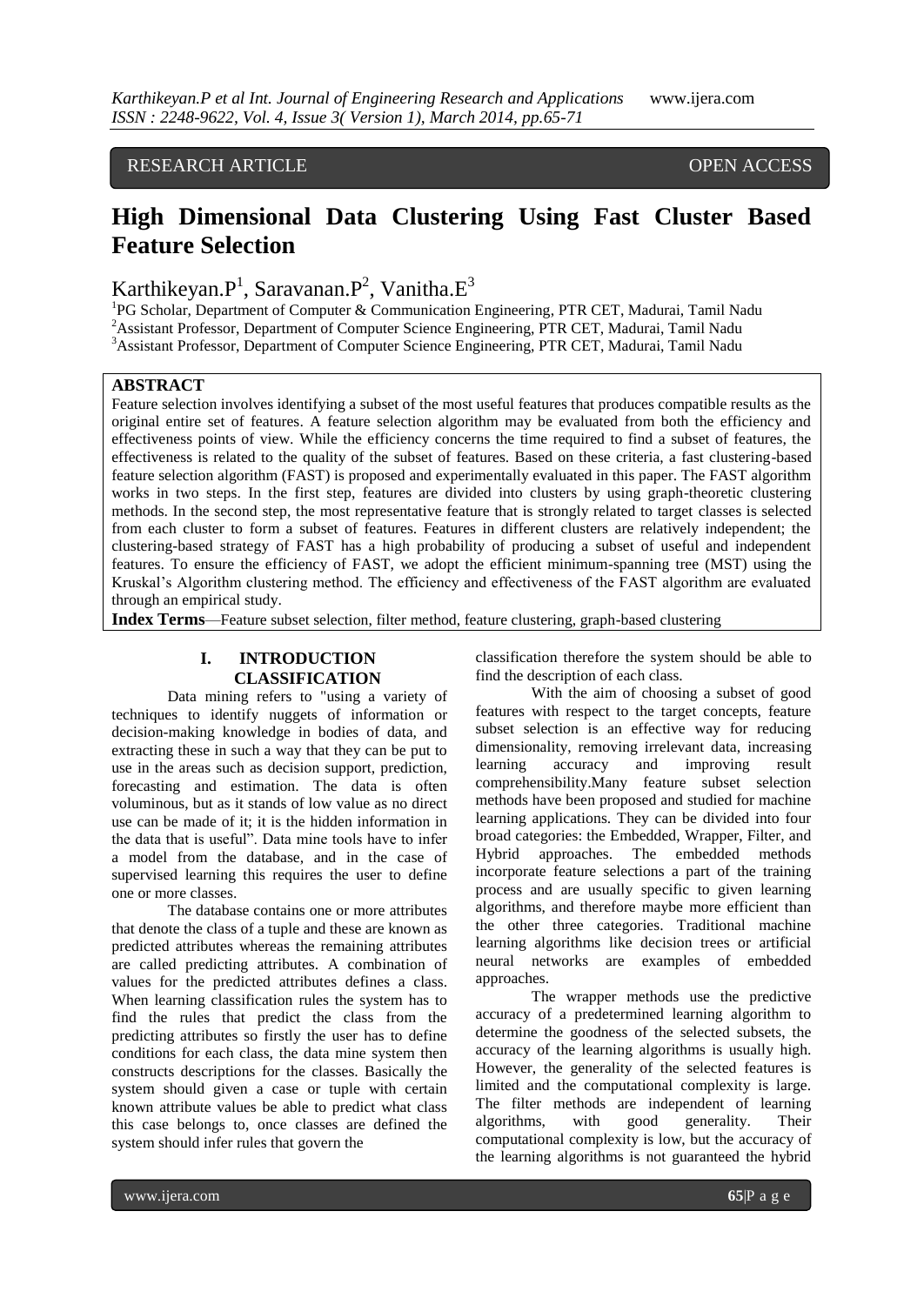methods area combination of filter and wrapper methods by using a filter method to reduce search space that will be considered by the subsequent wrapper. They mainly focus on combining filter and wrapper methods to achieve the best possible performance with a particular learning algorithm with similar time complexity of the filter methods.

The wrapper methods are computationally expensive and tend to overfit on small training sets. The filter methods, in addition to their generality, are usually a good choice when the number of features is very large. Thus, we will focus on the filter method in this paper.

# **1.1 System Architecture**



**Fig 1Architecture of Proposed Method**

### **II. CLUSTERING**

Clustering and segmentation are the processes of creating a partition so that all the members of each set of the partition are similar according to some metric. A cluster is a set of objects grouped together because of their similarity or proximity. Objects are often decomposed into an exhaustive and/or mutually exclusive set of clusters. Clustering according to similarity is a very powerful technique, the key to it being to translate some intuitive measure of similarity into a quantitative measure. When learning is unsupervised then the system has to discover its own classes i.e. the system clusters the data in the database. The system has to discover subsets of related objects in the training set and then it has to find descriptions that describe each

of these subsets. There are a number of approaches for forming clusters. One approach is to form rules which dictate membership in the same group based on the level of similarity between members. Another approach is to build set functions that measure some property of partitions as functions of some parameter of the partition.

# **III. FEATURE SELECTION**

It is widely recognized that a large number of features can adversely affect the performance of inductive learning algorithms, and clustering is not an exception. However, while there exists a large body of literature devoted to this problem for supervised learning task, feature selection for clustering has been rarely addressed. The problem appears to be a difficult one given that it inherits all the uncertainties that surround this type of inductive learning. Particularly, that there is not a single performance measure widely accepted for this task and the lack of supervision available.

In machine learning and statistics, feature selection, also known as variable selection, attribute selection or variable subset selection, is the process of selecting a subset of relevant features for use in model construction. The central assumption when using a feature selection technique is that the data contains many redundant or irrelevant features. Redundant features are those which provide no more information than the currently selected features, and irrelevant features provide no useful information in any context. Feature selection techniques are a subset of the more general field of feature extraction. Feature extraction creates new features from functions of the original features, whereas feature selection returns a subset of the features. Feature selection techniques are often used in domains where there are many features and comparatively few samples (or data points). The archetypal case is the use of feature selection in analyzing DNA microarrays, where there are many thousands of features, and a few tens to hundreds of samples. Feature selection techniques provide three main benefits when constructing predictive models

- $\triangleright$  Improved model interpretability,
- Shorter training times,
- $\triangleright$  Enhanced generalization by reducing over fitting.

Feature selection is also useful as part of the data analysis process, as shows which features are important for prediction, and how these features are related. With such an aim of choosing a subset of good features with respect to the target concepts, feature subset selection is an effective way for reducing dimensionality, removing irrelevant data, increasing learning accuracy, and improving result comprehensibility. Irrelevant features, along with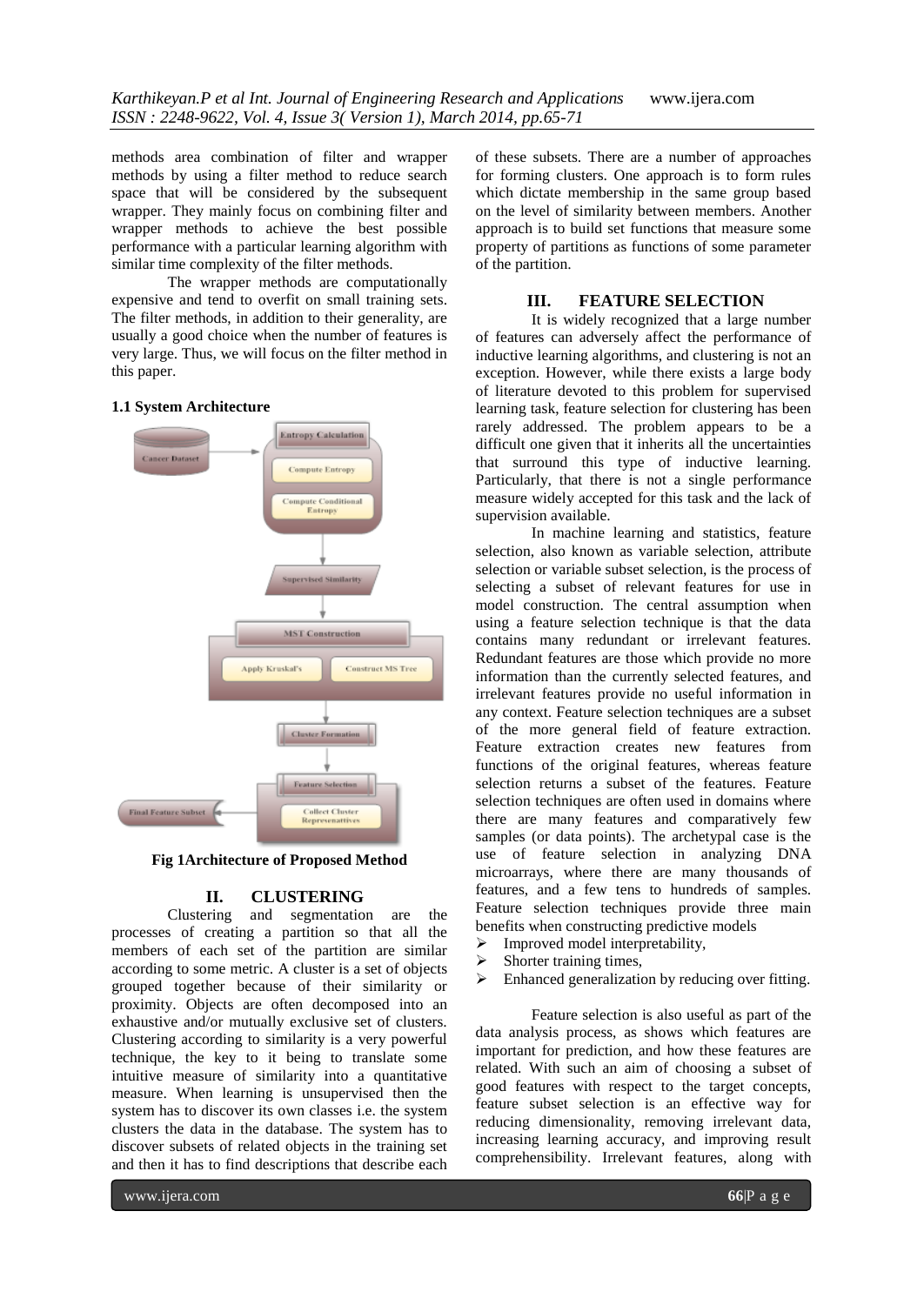redundant features, severely affect the accuracy of the learning machines. Thus, feature subset selection should be able to identify and remove as much of the irrelevant and redundant information as possible. Moreover, "good feature subsets contain features highly correlated with (predictive of) the class, yet uncorrelated with (not predictive of) each other."Many feature subset selection methods have been proposed and studied for machine learning applications. They can be divided into four broad categories: the Embedded, Wrapper, Filter, and Hybrid approaches

## **3.1 Wrapper Filter**

Wrapper methods are widely recognized as a superior alternative in supervised learning problems, since by employing the inductive algorithm to evaluate alternatives they have into account the particular biases of the algorithm. How- ever, even for algorithms that exhibit a moderate complexity, the number of executions that the search process requires results in a high computational cost, especially as we shift to more exhaustive search strategies. The wrapper methods use the predictive accuracy of a predetermined learning algorithm to determine the goodness of the selected subsets, the accuracy of the learning algorithms is usually high. However, the generality of the selected features is limited and the computational complexity is large. The filter methods are independent of learning algorithms, with good generality. Their computational complexity is low, but the accuracy of the learning algorithms is not guaranteed

## **3.2 Hybrid Approach**

The hybrid methods are a combination of filter and wrapper methods by using a filter method to reduce search space that will be considered by the subsequent wrapper. They mainly focus on combining filter and wrapper methods to achieve the best possible performance with a particular learning algorithm with similar time complexity of the filter methods.

In cluster analysis, graph-theoretic methods have been well studied and used in many applications. Their results have, sometimes, the best agreement with human performance. The general graph-theoretic clustering is simple: compute a neighborhood graph of instances, then delete any edge in the graph that is much longer/shorter (according to some criterion) than its neighbors. The result is a forest and each tree in the forest represents a cluster. In our study, we apply graph-theoretic clustering methods to features. In particular, we adopt the minimum spanning tree (MST)-based clustering algorithms, because they do not assume that data points are grouped around centers or separated by a

regular geometric curve and have been widely used in practice.

Based on the MST method, we propose a Fast clustering based feature Selection algorithm (FAST). The FAST algorithm works in two steps. In the first step, features are divided into clusters by using graph-theoretic clustering methods. In the second step, the most representative feature that is strongly related to target classes is selected from each cluster to form the final subset of features.Features in different clusters are relatively independent; the clustering based strategy of FAST has a high probability of producing a subset of useful and independent features. The proposed feature subset selection algorithm FAST was tested various numerical data sets. The experimental results show that, compared with other five different types of feature subset selection algorithms, the proposed algorithm not only reduces the number of features, but also improves the classification accuracy.

## **3.3 Using Mutual Information for Selecting Features in Supervised Neural Net Learning**

Investigates the application of the mutual in for "criterion to evaluate a set of candidate features and to select an informative subset to be used as input data for a neural network classifier. Because the mutual information measures arbitrary dependencies between random variables, it is suitable for assessing the "information content" of features in complex classification tasks, where methods bases on linear relations (like the correlation) are prone to mistakes.

The fact that the mutual information is independent of the coordinates chosen permits a robust estimation. Nonetheless, the use of the mutual information for tasks characterized by high input dimensionality requires suitable approximations because of the prohibitive demands on computation and samples. An algorithm is proposed that is based on a "greedy" selection of the features and that takes both the mutual information with respect to the output class and with respect to the already-selected features into account. Finally the results of a series of experiments are discussed.

During "preprocessing" stage, where an appropriate number of relevant features are extracted from the raw data, has a crucial impact both on the complexity of the learning phase and on the achievable generalization performance. While it is essential that the information contained in the input vector is sufficient to determine the output class, the presence of too many input features can burden the training process and can produce a neural network with more connection weights that those required by the problem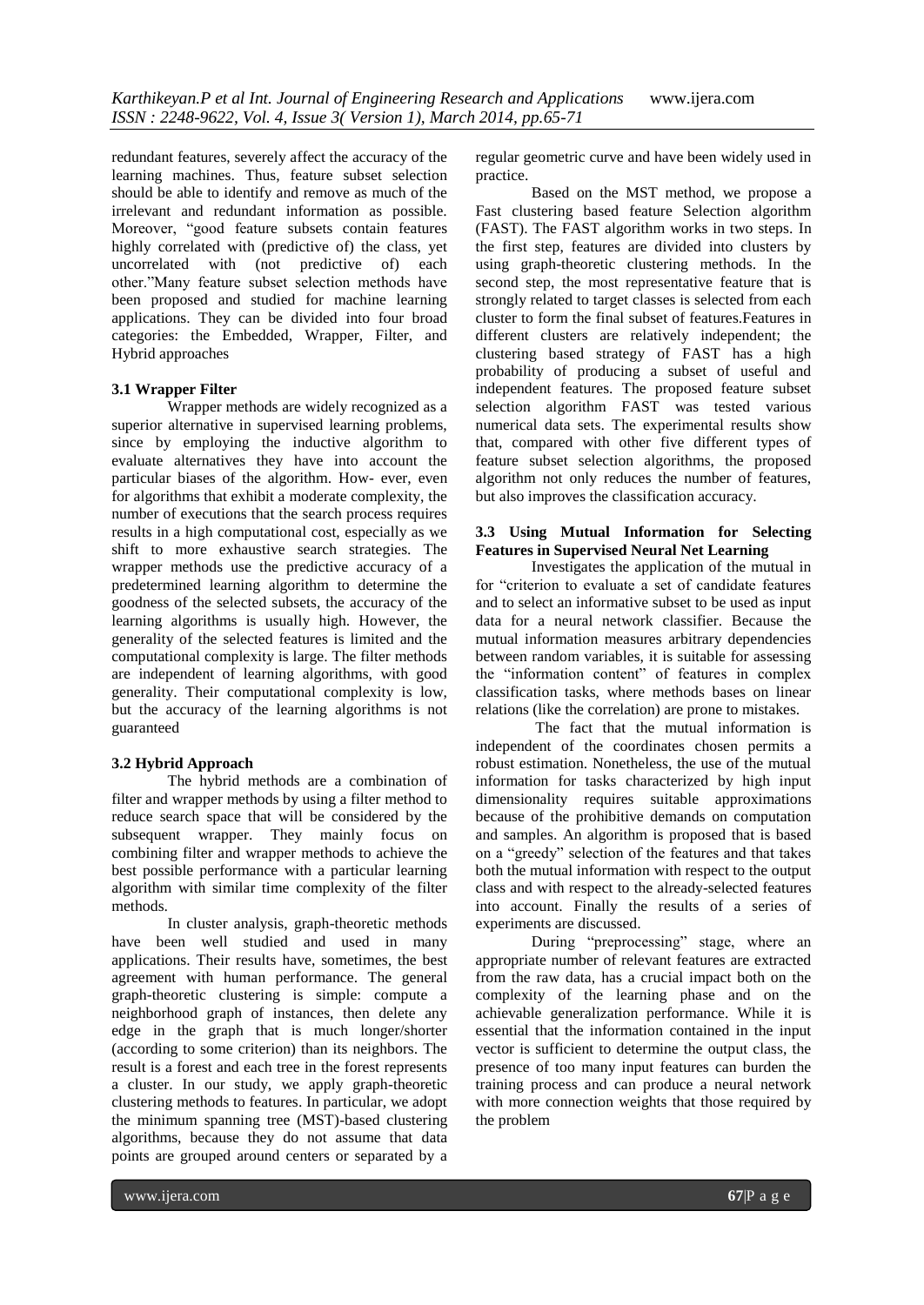A major weakness of these methods is that they are not invariant under a transformation of the variables. For example a linear scaling of the input variables (that may be caused by a change of units for the measurements) is sufficient to modify the PCA results. Feature selection methods that are sufficient for simple distributions of the patterns belonging to different classes can fail in classification tasks with complex decision boundaries. In addition, methods based on a linear dependence (like the correlation) cannot take care of arbitrary relations between the pattern coordinates and the different classes. On the contrary, the mutual information can measure arbitrary relations between variables and it does not depend on transformations acting on the different variables.

Our objective was less ambitious, because only the first of the above options was considered (leaving the second for the capabilities of the neural net to build complex features from simple ones). We assumed that a set of candidate features with globally sufficient information is available and that the problem is that of extracting from this set a suitable subset that is sufficient for the task, thereby reducing the processing times in the operational phase and, possibly, the training times and the cardinality of the example set needed for a good generalization.

In particular we were interested in the applicability of the mutual information measure. For this reason we considered the estimation of the MI from a finite set of samples, showing that the MI for different features is over-estimated in approximately the same way. This estimation is the building block of the MIFS algorithm, where the features are selected in a "greedy" manner, ranking them according to their MI with respect to the class discounted by a term that takes the mutual dependencies into account.

#### **3.4 On Feature Selection through Clustering**

The algorithm for feature selection that clusters attributes using a special metric and then makes use of the dendrogram of the resulting cluster hierarchy to choose the most relevant attributes. The main interest of our technique resides in the improved understanding of the structure of the analyzed data and of the relative importance of the at-tributes for the selection process.

The performance, robustness, and usefulness of classification algorithms are improved when relatively few features are involved in the classification. Thus, selecting relevant features for the construction of classifiers has received a great deal of attention. The central idea of this work is to introduce an algorithm for feature selection that clusters attributes using a special metric and, then uses a

hierarchical clustering for feature selection. Hierarchical algorithms generate clusters that are placed in a cluster tree, which i s commonly known as a dendrogram. Clustering's are obtained by extracting t hose clusters that are situated at a given height in this tree. It shows that good classifiers can be built by using a small number of attributes located at the centers of the clusters identified in the dendrogram. This type of data compression can be achieved with little or no penalty in terms of the accuracy of the classifier produced and highlights the relative importance of attributes.

Clustering"s were extracted from the tree produced by the algorithm by cutting the tree at various heights starting with the maximum height of the tree created above (corresponding t o a single cluster) and working down t o a height of 0 (which consists of single-attribute clusters). A 'representative' attribute was created for each cluster as the attribute that has the minimum total distance to the other members of the cluster, again using the Barth ´elemyMontjardet distance. A similar study was undertaken f or the zoo database, after eliminating the attribute animal which determines uniquely the type of the animal. These results suggest that this method has comparable accuracy to the wrapper method and CSF. However, the tree of attributes helps to understand the relationships between attributes and their relative importance.

Attribute clustering help to build classifiers in a semi-supervised manner allowing analysts a certain degree of choice in the s election of the features that may be considered by classifiers, and illuminating relationships between attributes and their relative importance for classification. With the increased interest of data miners in n bio-computing in n general, and in microarray data in particular, classification problems that involve thousands of features and relatively few examples came t o t he fore. We intend to apply our techniques to this type of data.

# **IV. IRRELEVANT FEATURES REMOVAL**

Irrelevant features, along with redundant features, severely affect the accuracy of the learning machines. Thus, feature subset selection should be able to identify and remove as much of the irrelevant and redundant information as possible. Moreover, "good feature subsets contain features highly correlated with (predictive of) the class, yet uncorrelated with (not predictive of) each other." Keeping these in mind, we develop a novel algorithm which can efficiently and effectively deal with both irrelevant and redundant features, and obtain a good feature subset. We achieve this through a new feature selection framework which composed of the two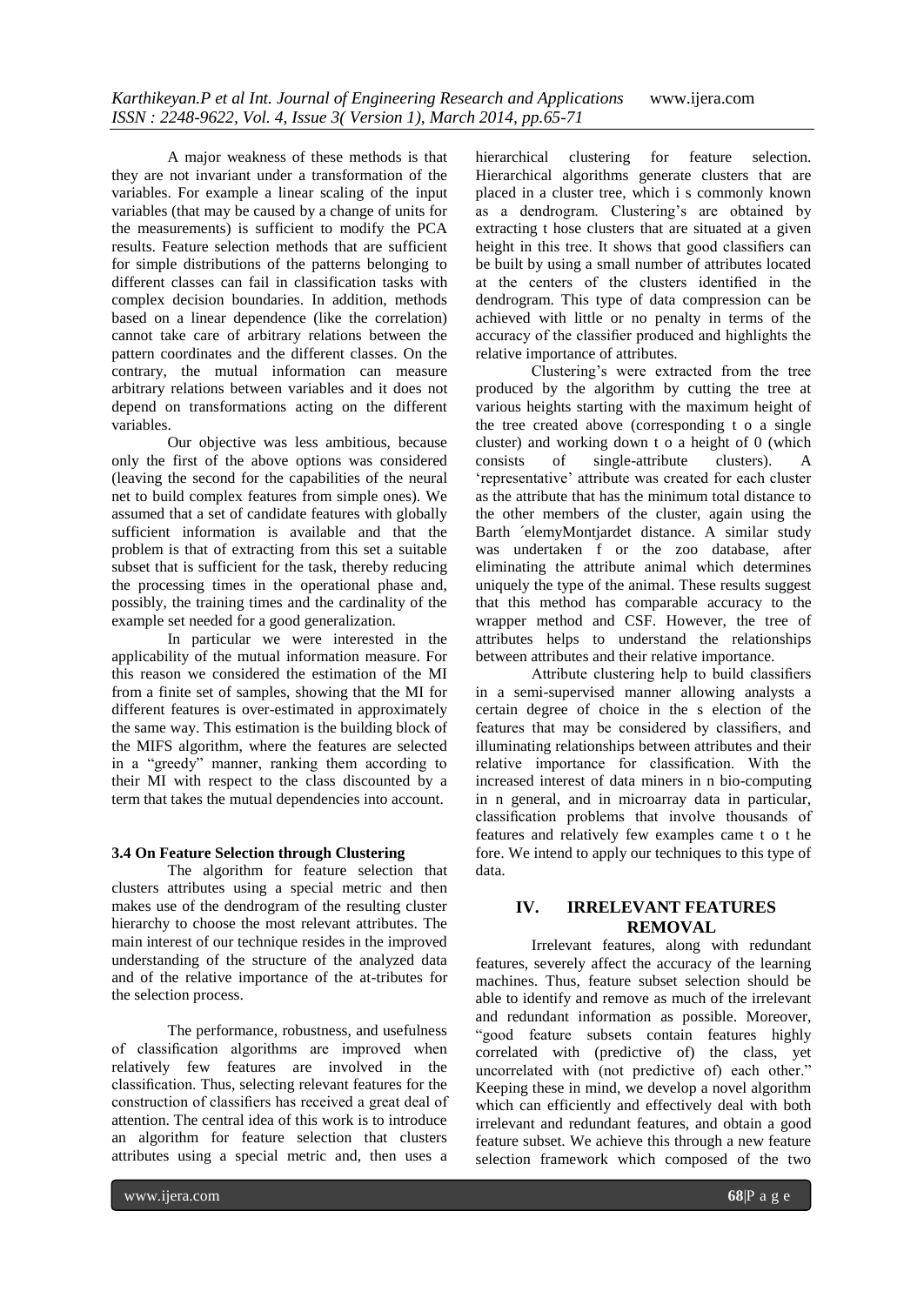connected components of irrelevant feature removal and redundant feature elimination. The former obtains features relevant to the target concept by eliminating irrelevant ones, and the latter removes redundant features from relevant ones via choosing representatives from different feature clusters, and thus produces the final subset.

The irrelevant feature removal is straightforward once the right relevance measure is defined or selected, while the redundant feature elimination is a bit of sophisticated. In our proposed FAST algorithm, it involves 1) the construction of the minimum spanning tree from a weighted complete graph; 2) the partitioning of the MST into a forest with each tree representing a cluster; and 3) the selection of representative features from the clusters.

#### **4.1 Load Data and Classify**

Load the data into the process. The data has to be preprocessed for removing missing values, noise and outliers. Then the given dataset must be converted into the arff format which is the standard format for WEKA toolkit. From the arff format, only the attributes and the values are extracted and stored into the database. By considering the last column of the dataset as the class attribute and select the distinct class labels from that and classify the entire dataset with respect to class labels.

## **4.2 Information Gain Computation**

Relevant features have strong correlation with target concept so are always necessary for a best subset, while redundant features are not because their values are completely correlated with each other. Thus, notions of feature redundancy and feature relevance are normally in terms of feature correlation and feature-target concept correlation.

To find the relevance of each attribute with the class label, Information gain is computed in this module. This is also said to be Mutual Information measure. Mutual information measures how much the distribution of the feature values and target classes differ from statistical independence. This is a nonlinear estimation of correlation between feature values or feature values and target classes. The symmetric uncertainty (SU) is derived from the mutual information by normalizing it to the entropies of feature values or feature values and target classes, and has been used to evaluate the goodness of features for classification

The symmetric uncertainty is defined as follows:

$$
Gain(X|Y) = H(X) - H(X|Y)
$$
  
= H(Y) - H(Y|X)

To calculate gain, we need to find the entropy and conditional entropy values. The equations for that are given below:

$$
H(X) = -\sum_{x \in X} p(x) \log_2 p(x)
$$
  

$$
H(X|Y) = -\sum_{y \in Y} p(y) \sum_{x \in X} p(x|y) \log_2 p(x|y)
$$

Where  $p(x)$  is the probability density function and p  $(x|y)$  is the conditional probability density function.

## **4.3 T-Relevance Calculation**

The relevance between the feature  $Fi \in F$  and the target concept C is referred to as the T-Relevance of Fi and C, and denoted by SU(Fi,C). If SU(Fi,C) is greater than a predetermined threshold, we say that Fi is a strong T-Relevance feature.

$$
SU(X,Y) = \frac{2 \times Gain(X|Y)}{H(X) + H(Y)}
$$

After finding the relevance value, the redundant attributes will be removed with respect to the threshold value.

#### **4.4 F-Correlation Calculation**

The correlation between any pair of features Fi and Fj (Fi, Fj  $\in$   $\wedge$  F  $\wedge$  i  $\neq$  j) is called the F-Correlation of Fi and Fj, and denoted by SU(Fi, Fj). The equation symmetric uncertainty which is used for finding the relevance between the attribute and the class is again applied to find the similarity between two attributes with respect to each label.

## **4.5 MST Construction**

With the F-Correlation value computed above, the Minimum Spanning tree is constructed. For that, we use Kruskal"s algorithm which form MST effectively.

Kruskal's algorithm is a greedy algorithm in graph theory that finds a minimum spanning tree for a connected weighted graph. This means it finds a subset of the edges that forms a tree that includes every vertex, where the total weight of all the edges in the tree is minimized. If the graph is not connected, then it finds a minimum spanning forest (a minimum spanning tree for each connected component).

#### **Description:**

- 1. Create a forest F (a set of trees), where each vertex in the graph is a separate tree.
- 2. Create a set S containing all the edges in the graph
- 3. While S is nonempty and F is not yet spanning
- $\triangleright$  Remove an edge with minimum weight from S
- $\triangleright$  If that edge connects two different trees, then add it to the forest, combining two trees into a single tree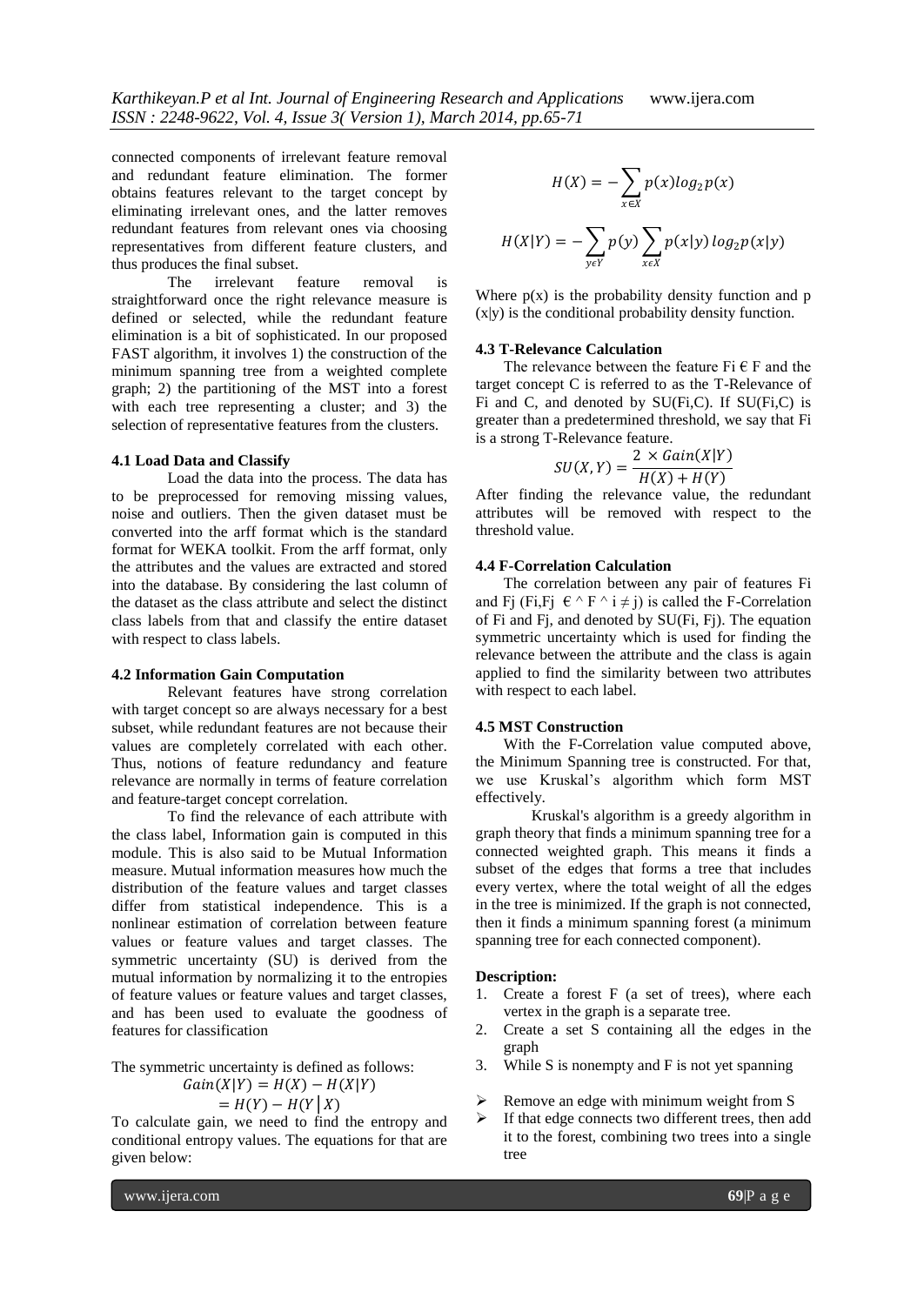$\triangleright$  Otherwise discard that edge.

At the termination of the algorithm, the forest forms a minimum spanning forest of the graph. If the graph is connected, the forest has a single component and forms a minimum spanning tree. The sample tree is as follows,



**Fig 2. Correlations**

## **ALGORITHM**

**\_\_\_\_\_\_\_\_\_\_\_\_\_\_\_\_\_ inputs**:  $D(F1, F2, ..., Fm, C)$  - the given data set  $\theta$ - the T-Relevance threshold. **output**: *S* - selected feature subset .  $\textit{N}$  ==== Part 1 : Irrelevant Feature Removal ==== **1 for** *i = 1 to m* **do 2 T**-Relevance = SU (*Fi*,  $\theta$ ) **3 if** T-Relevance *>***then 4**  $S = S \cup \{Fi\};$ //==== Part 2: Minimum Spanning Tree  $Construction == ==$ **5**  $G = \text{NULL}$ ; //G is a complete graph **6 for** *each pair of features*  $\{F \textit{i}, F \textit{j}\} \subset S$  *do* **7 F**-Correlation = SU  $(F, F)$ 8 *AddF iand/orF jtoGwith*F-Correlation astheweightof the correspondingedge, **9** minSpanTree = KRUSKALS(*G*); //Using KRUSKALS Algorithm to generate theminimum spanning tree //==== Part 3: Tree Partition and Representative Feature Selection ==== **10** Forest = minSpanTree **11 for** *each edge* ∈Forest **do 12 if**   $\text{SU}(F\textit{i}, F\textit{j}) < \text{SU}(F\textit{i}, C)$   $\land$   $\text{SU}(F\textit{i}, F\textit{j}) < \text{SU}(F\textit{j}, C)$ **then 13** Forest = Forest  $-\mathit{Eij}$ 14  $S = \phi$ **15 for** *each tree* ∈Forest **do 16**  $F/\mathcal{F}$  argmax $F'k \in T\mathcal{S}U(F'k, C)$ 17  $S = S \cup \{FjR\};$ **18** return*S*

In this tree, the vertices represent the relevance value and the edges represent the F-Correlation value. The complete graph G reflects the correlations among all the target-relevant features. Unfortunately, graph G has k vertices and  $k(k-1)/2$ edges. For high-dimensional data, it is heavily dense and the edges with different weights are strongly

interwoven. Moreover, the decomposition of complete graph is NP-hard. Thus for graph G, we build an MST, which connects all vertices such that the sum of the weights of the edges is the minimum, using the well knownKruskal algorithm. The weight of edge (Fi`,Fj`) is F-Correlation SU(Fi`,Fj`).

#### **4.6 Cluster Formation**

After building the MST, in the third step, we first remove the edges whose weights are smaller than both of the T-Relevance SU(Fi`, C) and SU(Fj`, C), from the MST. After removing all the unnecessary edges, a forest Forest is obtained. Each tree Tj  $\epsilon$ Forest represents a cluster that is denoted as V (Tj), which is the vertex set of Tj as well. As illustrated above, the features in each cluster are redundant, so for each cluster  $V(T_i)$  we choose a representative feature Fj R who"s T-Relevance SU(Fj R,C) is the greatest.





**Fig 4. Dataset Conversion**



**Fig 5. Entropy & Gain Values**